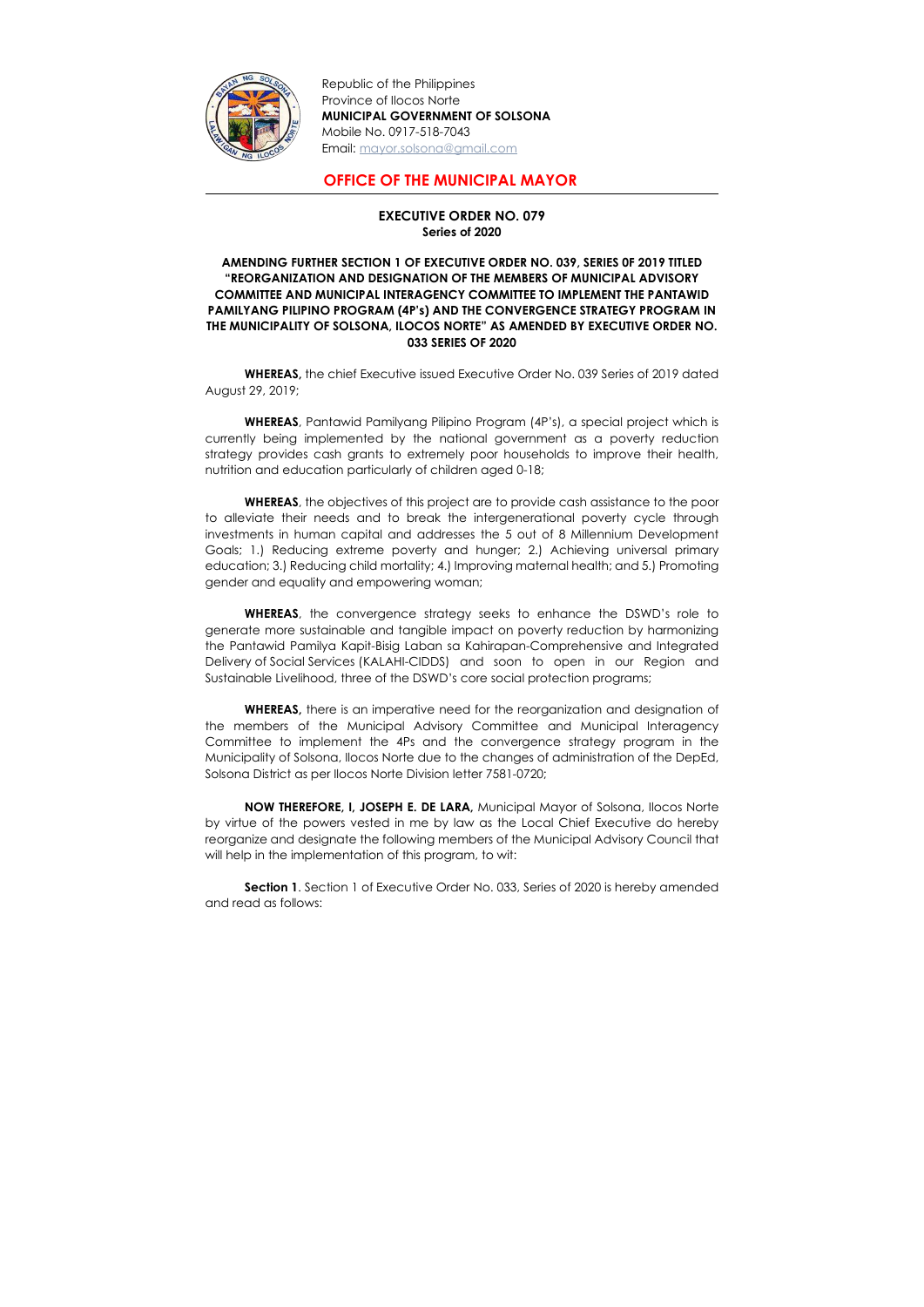"Section 1. REORGANIZATION. The Municipal Advisory Committee and Interagency Committee is hereby reorganized which shall be composed of the following:

| <b>Chairperson:</b> | HON. JOSEPH E. DE LARA                     | -Municipal Mayor                         |
|---------------------|--------------------------------------------|------------------------------------------|
|                     | Vice Chairperson: Mx. BELLA B. BALLESTEROS | $-MSWO$                                  |
| <b>Members:</b>     |                                            |                                          |
|                     | Mx. FERDINAND P. CASTRO                    | -MLGOO VI                                |
|                     | DR. RUTH B. DE LARA                        | -Municipal Health Officer                |
|                     | Mx. BRENFORD JAKE M. NICOLAS               | -PDO/OIC MPDC                            |
|                     | ENGR. RANISON D. NARCISO                   | -Municipal Agriculturist                 |
|                     | HON, REYNALDO G. MARIANO                   | -Lnb President/ Ex-Officio<br>Member, SB |
|                     | Mx. MARY-ANN SANTANG M. PAILMA             | -Midwife II/MNAO                         |
|                     | Mx. REGINA ALEJO                           | -President, BNS                          |

**Official Representatives:** To represent the above-named persons in their absence during the conduct of meetings and all other activities relative to the implementation to this program:

## 4Ps Focal Persons of the Secondary Department:

|                                                        | DR. RIZALINA MANZANO    | - Principal IV, SNHS                    |  |  |
|--------------------------------------------------------|-------------------------|-----------------------------------------|--|--|
|                                                        | Mx. NANCY C. PADILLA    | - OIC, Talugtog National<br>High School |  |  |
|                                                        | Mx. GREGORIO A. DUMI AO | - OIC, Bagbag National<br>High School   |  |  |
|                                                        | Mx. JOSEFINA B. AGUSTIN | - Principal, GRBASMAI                   |  |  |
| <b>4Ps Focal Persons of the Elementary Department:</b> |                         |                                         |  |  |
|                                                        | Mx. JIMMY F. DORUPAN    | -Ad Interim District                    |  |  |

Supervisor, DepEd Solsona

| Mx. IRENE J. PAGUYO  | -President, DCW           |
|----------------------|---------------------------|
| Mx. ROSELL R. BATARA | -Social Welfare Assistant |

Secretariat:

Mx. AGUSTINA R. GABRIEL -4P's Municipal Link